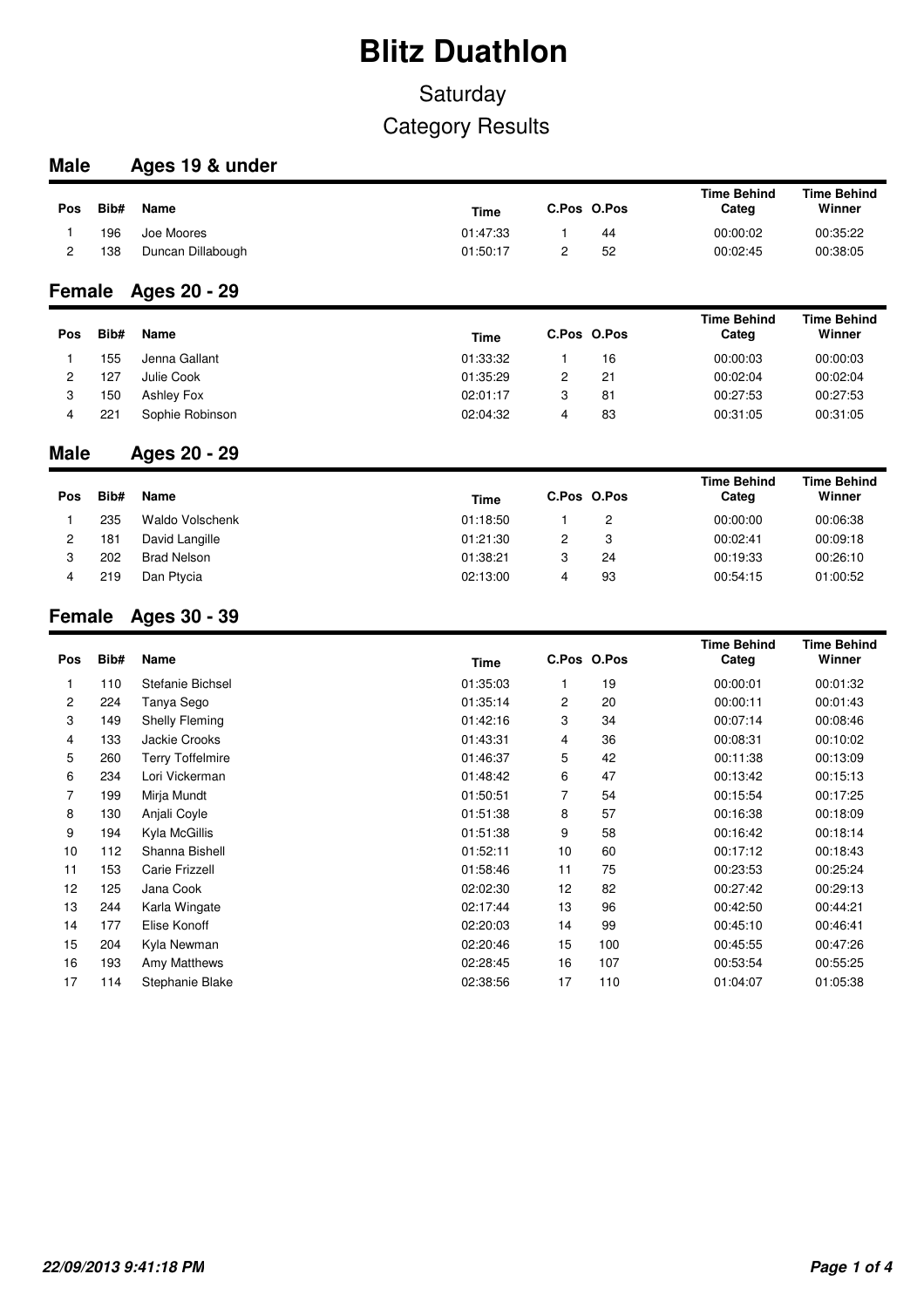## **Saturday** Category Results

### **Male Ages 30 - 39**

| Pos            | Bib# | Name                 | Time     |    | C.Pos O.Pos | Time Behind<br>Categ | <b>Time Behind</b><br>Winner |
|----------------|------|----------------------|----------|----|-------------|----------------------|------------------------------|
|                | 243  | Trev Williams        | 01:12:13 |    |             | 00:00:00             | 00:00:00                     |
| $\overline{2}$ | 142  | Shawn Dowling        | 01:21:58 | 2  | 4           | 00:09:45             | 00:09:45                     |
| 3              | 147  | <b>Stuart Evans</b>  | 01:28:09 | 3  |             | 00:15:57             | 00:15:57                     |
| 4              | 116  | Stuart Branagan      | 01:31:01 | 4  | 12          | 00:18:49             | 00:18:49                     |
| 5              | 157  | Eric Goulden         | 01:36:57 | 5  | 23          | 00:24:49             | 00:24:49                     |
| 6              | 186  | lan Long             | 01:38:55 | 6  | 26          | 00:26:44             | 00:26:44                     |
| 7              | 120  | Derrick Carleton     | 01:39:02 | 7  | 27          | 00:26:52             | 00:26:52                     |
| 8              | 220  | Paolo Ravina         | 01:40:15 | 8  | 30          | 00:28:02             | 00:28:02                     |
| 9              | 206  | Paul O'Grady         | 01:42:57 | 9  | 35          | 00:30:47             | 00:30:47                     |
| 10             | 174  | Shawn Kelm           | 01:46:03 | 10 | 39          | 00:33:57             | 00:33:57                     |
| 11             | 296  | Jason Vanbuskirk     | 01:49:16 | 11 | 49          | 00:37:04             | 00:37:04                     |
| 12             | 151  | Mike Fox             | 01:50:46 | 12 | 53          | 00:38:42             | 00:38:42                     |
| 13             | 241  | <b>Ryan Williams</b> | 02:00:46 | 13 | 80          | 00:48:40             | 00:48:40                     |

### **Female Ages 40 - 49**

| Pos          | Bib# | Name                       | <b>Time</b> |    | C.Pos O.Pos | <b>Time Behind</b><br>Categ | <b>Time Behind</b><br>Winner |
|--------------|------|----------------------------|-------------|----|-------------|-----------------------------|------------------------------|
| 1            | 211  | Corina Paliwoda            | 01:41:27    | 1  | 33          | 00:00:01                    | 00:07:56                     |
| $\mathbf{2}$ | 161  | Kim Haverluck              | 01:47:10    | 2  | 43          | 00:05:46                    | 00:13:41                     |
| 3            | 239  | <b>Susan Watkins</b>       | 01:48:03    | 3  | 45          | 00:06:38                    | 00:14:32                     |
| 4            | 184  | Dawn Lemkes                | 01:49:40    | 4  | 50          | 00:08:20                    | 00:16:15                     |
| 5            | 197  | Pam Moores                 | 01:50:59    | 5  | 55          | 00:09:34                    | 00:17:28                     |
| 6            | 188  | Alison Humphries           | 01:52:58    | 6  | 62          | 00:11:35                    | 00:19:30                     |
| 7            | 173  | <b>Heather Kelm</b>        | 01:53:32    | 7  | 63          | 00:12:13                    | 00:20:08                     |
| 8            | 101  | Louise Affleck Hall        | 01:54:38    | 8  | 64          | 00:13:15                    | 00:21:10                     |
| 9            | 179  | Emm Kutryk                 | 01:55:06    | 9  | 65          | 00:13:40                    | 00:21:34                     |
| 10           | 111  | Cheryl Bickford            | 01:57:06    | 10 | 72          | 00:15:44                    | 00:23:39                     |
| 11           | 213  | Kelly Parasynchuk          | 01:59:38    | 11 | 76          | 00:18:23                    | 00:26:18                     |
| 12           | 159  | Tamara Grigor              | 02:00:06    | 12 | 77          | 00:18:42                    | 00:26:37                     |
| 13           | 113  | Deb Blackwell              | 02:00:11    | 13 | 78          | 00:18:54                    | 00:26:49                     |
| 14           | 102  | <b>Christine Archibald</b> | 02:05:35    | 14 | 84          | 00:24:20                    | 00:32:15                     |
| 15           | 246  | Patti Zabot                | 02:05:42    | 15 | 85          | 00:24:20                    | 00:32:15                     |
| 16           | 227  | Mary Starnino              | 02:07:23    | 16 | 87          | 00:26:06                    | 00:34:01                     |
| 17           | 108  | Karee Bett                 | 02:11:34    | 17 | 92          | 00:30:13                    | 00:38:08                     |
| 18           | 152  | Karin Fraser               | 02:18:52    | 18 | 97          | 00:37:26                    | 00:45:21                     |
| 19           | 129  | <b>Stacey Cowie</b>        | 02:18:57    | 19 | 98          | 00:37:41                    | 00:45:36                     |
| 20           | 122  | <b>Bev Carlson</b>         | 02:22:20    | 20 | 101         | 00:40:59                    | 00:48:54                     |
| 21           | 162  | Julie Hirsche              | 02:22:20    | 21 | 102         | 00:40:59                    | 00:48:54                     |
| 22           | 163  | Doris House                | 02:27:29    | 22 | 103         | 00:58:20                    | 01:06:15                     |
| 23           | 166  | Roxane Hume                | 02:27:30    | 23 | 104         | 00:58:22                    | 01:06:16                     |
| 24           | 223  | Sandie Searle              | 02:27:58    | 24 | 105         | 00:46:35                    | 00:54:30                     |
| 25           | 105  | <b>Tania Averill</b>       | 02:45:06    | 25 | 112         | 01:03:46                    | 01:11:41                     |
| 26           | 106  | Devin Barnes               | 03:02:19    | 26 | 116         | 01:21:07                    | 01:29:02                     |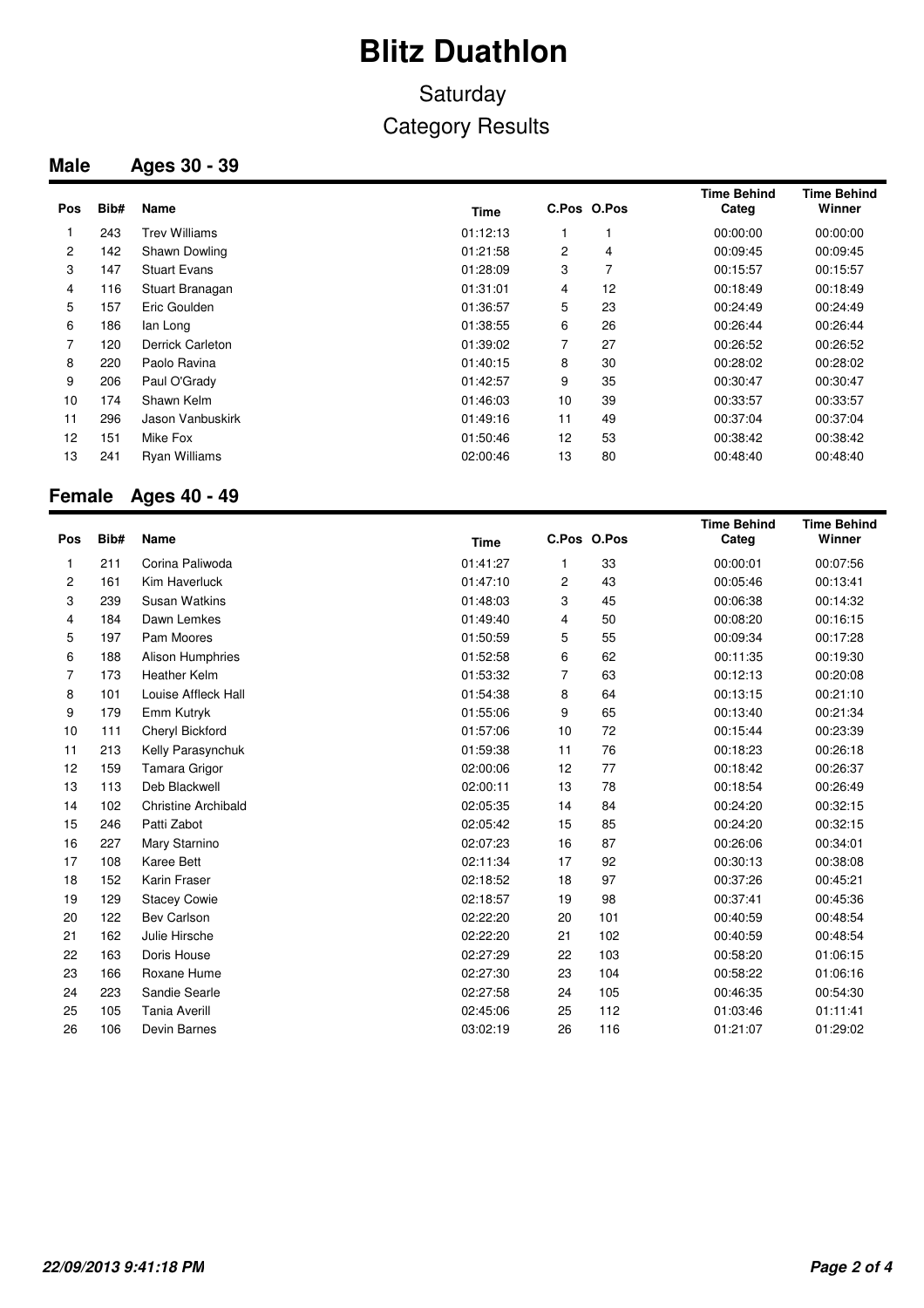## **Saturday** Category Results

### **Male Ages 40 - 49**

| Pos            | Bib# | Name                 | Time     |    | C.Pos O.Pos | <b>Time Behind</b><br>Categ | <b>Time Behind</b><br>Winner |
|----------------|------|----------------------|----------|----|-------------|-----------------------------|------------------------------|
|                | 182  | Curtis Samson        | 01:25:03 |    | 5           | 00:00:00                    | 00:12:50                     |
| $\overline{2}$ | 200  | Jeff Mysyk           | 01:29:57 | 2  | 11          | 00:04:54                    | 00:17:44                     |
| 3              | 103  | <b>Curtis Arling</b> | 01:32:53 | 3  | 13          | 00:07:53                    | 00:20:43                     |
| 4              | 225  | <b>Claus Sitzler</b> | 01:33:22 | 4  | 14          | 00:08:20                    | 00:21:10                     |
| 5              | 132  | Simon Cresswell      | 01:33:26 | 5  | 15          | 00:08:28                    | 00:21:18                     |
| 6              | 210  | Charlie Paliwoda     | 01:36:17 | 6  | 22          | 00:11:15                    | 00:24:05                     |
|                | 135  | Jason Danard         | 01:38:25 | 7  | 25          | 00:13:24                    | 00:26:14                     |
| 8              | 178  | Jeff Konoff          | 01:39:55 | 8  | 28          | 00:14:53                    | 00:27:43                     |
| 9              | 146  | Dean Duncan          | 01:45:34 | 9  | 38          | 00:20:38                    | 00:33:28                     |
| 10             | 170  | Greg Kanashiro       | 01:48:31 | 10 | 46          | 00:23:30                    | 00:36:20                     |
| 11             | 212  | Dave Parasynchuk     | 01:49:08 | 11 | 48          | 00:24:17                    | 00:37:07                     |
| 12             | 118  | Mike Bruneder        | 01:51:56 | 12 | 59          | 00:27:05                    | 00:39:55                     |
| 13             | 109  | Mike Bett            | 02:00:29 | 13 | 79          | 00:35:33                    | 00:48:23                     |
| 14             | 107  | <b>Brad Bett</b>     | 02:11:33 | 14 | 91          | 00:46:37                    | 00:59:27                     |

### **Female Ages 50 - 59**

| <b>Pos</b> | Bib# | <b>Name</b>          | <b>Time</b> |   | C.Pos O.Pos | <b>Time Behind</b><br>Categ | <b>Time Behind</b><br>Winner |
|------------|------|----------------------|-------------|---|-------------|-----------------------------|------------------------------|
|            | 209  | <b>Isabel Ostrom</b> | 01:40:03    |   | 29          | 00:00:01                    | 00:06:32                     |
| 2          | 448  | Sue Anderson         | 01:56:27    | 2 | 69          | 00:16:34                    | 00:23:05                     |
| 3          | 172  | Susan Keller         | 01:57:26    | 3 | 73          | 00:17:29                    | 00:23:59                     |
| 4          | 201  | Renee Deveau         | 02:07:23    | 4 | 88          | 00:27:30                    | 00:34:01                     |
| 5          | 164  | Theresa Huarte       | 02:07:27    | 5 | 89          | 00:27:29                    | 00:34:00                     |
| 6          | 143  | Angele Downie        | 02:28:26    | 6 | 106         | 00:48:31                    | 00:55:02                     |
|            | 126  | Joan Cook            | 02:44:01    | 7 | 111         | 01:04:13                    | 01:10:44                     |
| 8          | 169  | Sarah Johnston       | 02:46:09    | 8 | 113         | 01:06:18                    | 01:12:48                     |
| 9          | 156  | Fiona Garforth-Bles  | 02:46:10    | 9 | 114         | 01:06:18                    | 01:12:49                     |

#### **Male Ages 50 - 59**

| <b>Pos</b>     | Bib# | Name                 | Time     | C.Pos O.Pos |    | <b>Time Behind</b><br>Categ | <b>Time Behind</b><br>Winner |
|----------------|------|----------------------|----------|-------------|----|-----------------------------|------------------------------|
|                | 198  | Tony Moores          | 01:28:01 |             | 6  | 00:00:01                    | 00:15:49                     |
| $\overline{c}$ | 183  | Darren Lazaruk       | 01:28:47 | 2           | 9  | 00:00:46                    | 00:16:34                     |
| 3              | 187  | Chuck Downie         | 01:29:16 | 3           | 10 | 00:01:21                    | 00:17:09                     |
| 4              | 104  | <b>Rick Artus</b>    | 01:34:50 | 4           | 18 | 00:06:51                    | 00:22:39                     |
| 5              | 245  | Gordon Yorke         | 01:46:18 | 5           | 40 | 00:18:25                    | 00:34:14                     |
| 6              | 338  | Don King             | 01:46:24 | 6           | 41 | 00:18:25                    | 00:34:14                     |
|                | 171  | Lawrence Keller      | 01:51:31 | 7           | 56 | 00:23:34                    | 00:39:22                     |
| 8              | 117  | Robin Brisebois      | 02:08:48 | 8           | 90 | 00:40:52                    | 00:56:40                     |
| 9              | 229  | <b>Howard Tanner</b> | 02:13:06 | 9           | 94 | 00:45:13                    | 01:01:01                     |

### **Female Ages 60+**

| Pos | Bib# | Name                 | <b>Time</b> | C.Pos O.Pos |     | <b>Time Behind</b><br>Categ | <b>Time Behind</b><br>Winner |
|-----|------|----------------------|-------------|-------------|-----|-----------------------------|------------------------------|
|     | 233  | Elly VandenEnden     | 02:37:16    |             | 108 | 00:00:10                    | 01:03:54                     |
|     | 148  | Lynda Fielder        | 02:38:55    |             | 109 | 00:01:53                    | 01:05:37                     |
|     | 192  | <b>Bonnie Martin</b> | 02:50:08    |             | 115 | 00:13:05                    | 01:16:49                     |